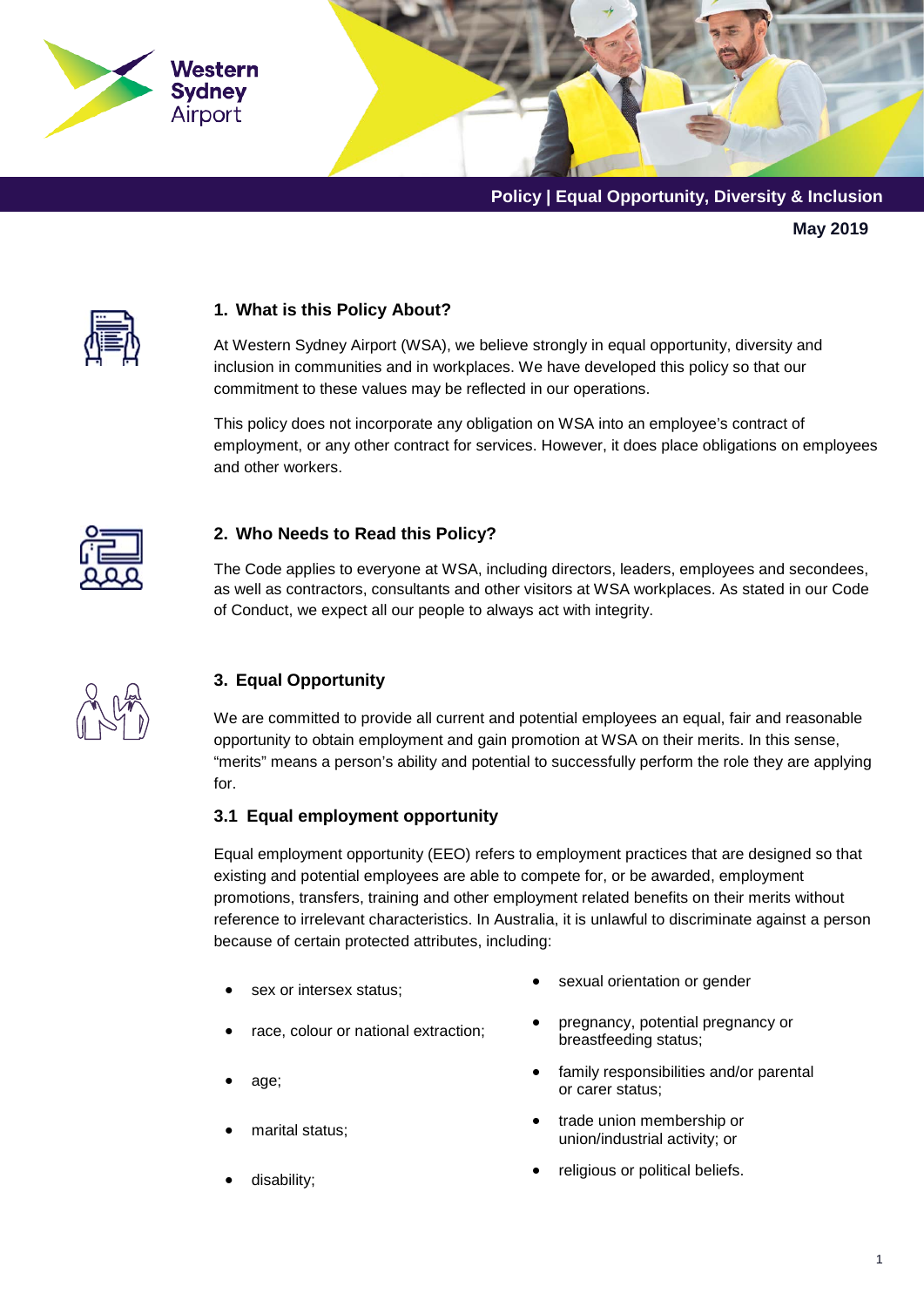

## **3.2 Discrimination**

There are two types of unlawful discrimination:

- **Direct discrimination** is where a person or group is treated less favourably than another person or group because of a protected attribute.
- **Indirect discrimination** is where there is a particular requirement or practice which appears to be neutral, but which has the effect of disadvantage people with a particular attribute, and which is not reasonable in the circumstances.

WSA stands strongly against both direct and indirect discrimination.

As set out in this policy, WSA is committed to doing all that it can to create a harmonious, equal and fair workplace, devoid of all forms of discrimination. This includes taking disciplinary action against any person who discriminates against another person or group.



### **4. Diversity and inclusion**

At WSA, we value the contribution of all of our people and we recognise that diverse experiences and backgrounds help us grow as an ethical and productive business. Diversity within the workplace will enable us to leverage the unique perspective of all our people to best serve our stakeholders, our community, our business and each other.

#### **4.1 Our Diversity and Inclusion Strategy**

At WSA, we believe there is strength in diversity and opportunity through inclusion. We actively look for ways to be inclusive and grow our diversity. Diversity comes in an infinite number of forms, and we intend to embrace this diversity through recruitment, promotions and the provision of other employment related benefits. In particular, we are committed to:

- providing opportunities to Indigenous Australians;
- supporting individuals from disadvantaged backgrounds;
- fostering the recruitment and promotion of women in the workforce;
- supporting members of the Western Sydney community through employment,
- apprenticeships, training and other related opportunities; and
- using innovation and practising flexibility to support flexible work arrangements for those who would benefit from it.

WSA will report on these matters and continuously seek ways to improve.

#### **5. Our Shared Responsibilities**

Equal opportunity, diversity and inclusion are everyone's responsibility.

We are all responsible for complying and adopting this policy and the Code of Conduct into all aspects of our work and workplace values. Everyone is obliged to treat others with respect and professionalism and without regard to non-relevant criteria, differences or attributes. You are

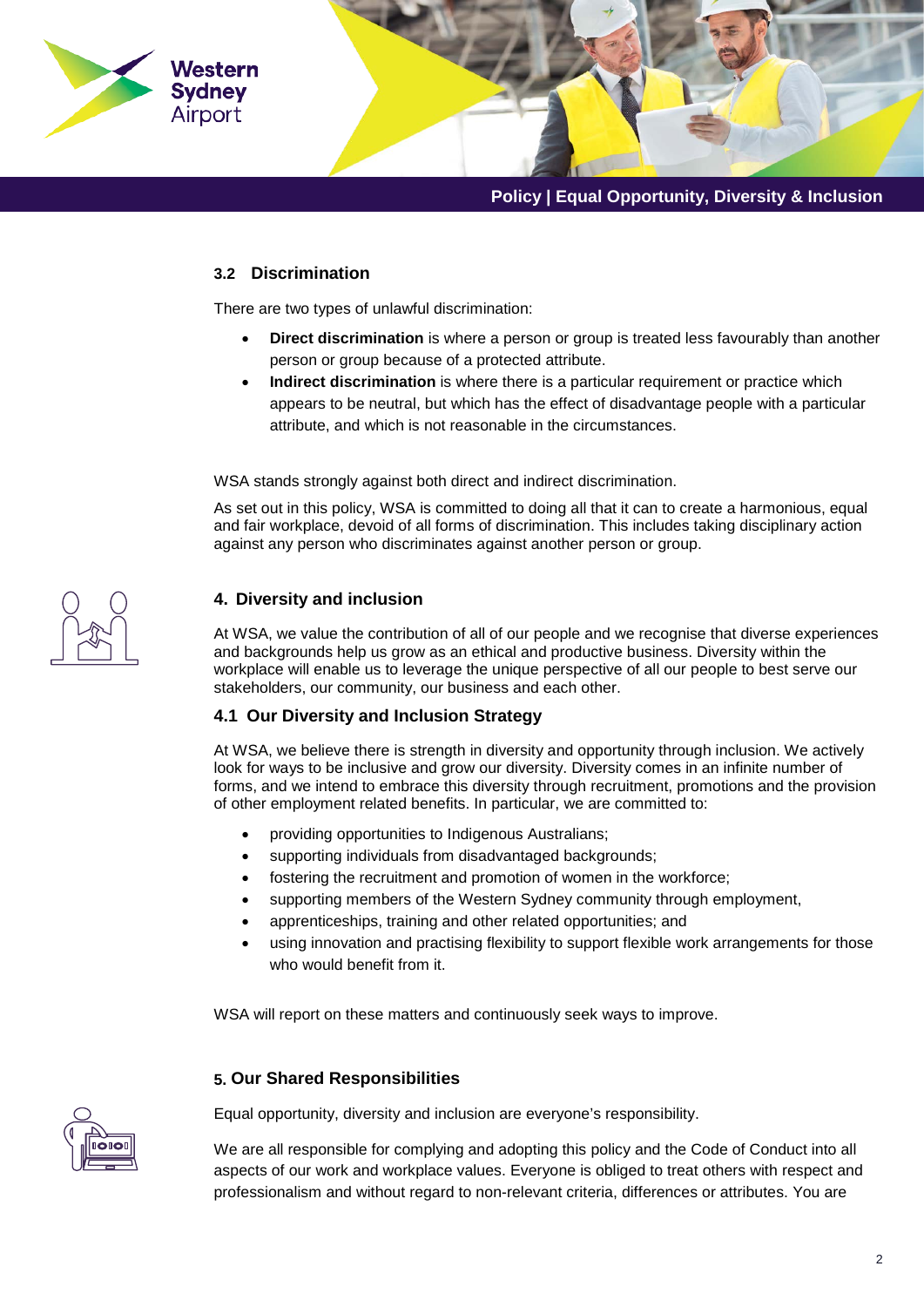

encouraged to promptly inform your leader or P&C if you feel that there has been a potential breach of this policy.

Leaders are responsible for ensuring that this policy is applied in the workplace. In particular, Leaders are responsible for ensuring all decisions relating to appointment, promotion or any other related employee benefit are provided on the basis of merit, and without regard to any irrelevant considerations.

Leaders are also responsible for fostering a positive and productive workplace culture by helping their team understand this policy and what it means to them.

P&C is responsible for ensuring that the workforce is aware of its obligations, responsibilities and rights in relation to this policy. Where there is an instance of non-compliance or potential noncompliance, P&C will address these matters professionally, and seek a prompt and sensitive resolution pursuant to this policy, the Code of Conduct and relevant legislation.



## **6. Disciplinary action for Non-Compliance**

Failure to comply with obligations under this policy may lead to disciplinary action being taken by WSA, up to and including dismissal.

Before any disciplinary action is taken, WSA will undertake the appropriate process to determine the relevant factual circumstances of the potential or alleged breach of policy.

Please refer to WSA's Disciplinary Policy for further information.



## **7. Further Entitlements**

Employees have numerous protections related to equal opportunity, diversity and inclusion under Australian legislation. WSA is committed to strictly observing and adhering to its legal obligations.



#### **8. Further Information**

Any employee who requires assistance in understanding this Policy should first consult the functional executive. Should further information be required, please contact P&C.